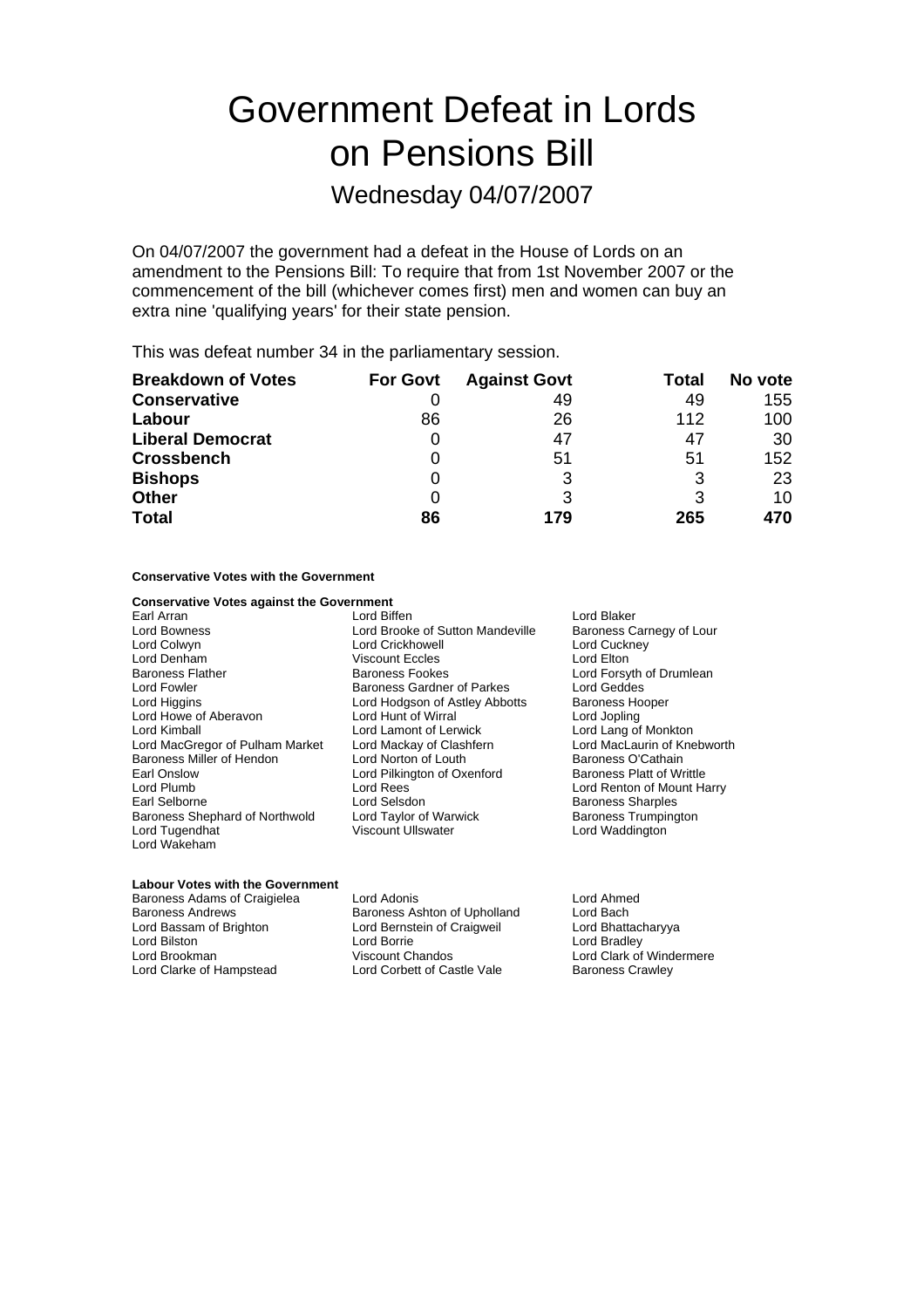Lord Cunningham of Felling Lord Davidson of Glen Clova Lord Davies of Oldham<br>
Lord Desai Lord Dixon Lord Dixon Lord Drayson Lord Desai Lord Dixon Lord Drayson Lord Dubs<br>
Lord Evans of Parkside Lord Elder Lord Elder Lord Evans of Temple Guiting<br>
Lord Evans of Parkside Lord Falconer of Thoroton Baroness Farrington of Ribblet Lord Foster of Bishop Auckland Lord Foulkes of Cumnock Lord Fyfe of Fair<br>Lord Gayron Lord Coldsmith Baroness Golding Lord Coldsmith Lord Gavron **Baroness Golding**<br>Baroness Goudie **Baroness Colding** External Control Control Control Control Control Control Control Control Control Control Control Control Control Control Control Control Control Control Control Control Control Control Control Control Control Control Contr Lord Hunt of Kings Heath Lord Irvine of Lairg Lord Lord Janner of Braunstone<br>
Lord Jones Lord Lord Judd Lord Judd Lord Cord King of West Bromwic Lord Kirkhill Lord Lord Leitch Lord Leisen Lord Lipsey<br>Lord Lord Macdo Lord Macaulay of Bragar Lord Macdo Lord Lofthouse of Pontefract Lord Macaulay of Bragar Lord Macdonald of Tradeston<br>
Baroness Mallalieu<br>
Lord Maxton 
Lord Maxton 
Baroness McDonagh Baroness Mallalieu **Lord Maxton** Cord Maxton **Baroness McDonagh**<br>
Lord McKenzie of Luton Lord Moonie **Baroness Morgan** of I Baroness Morgan of Drefelin Lord Morris of Aberavon Lord Corveill Cord Parekh<br>
Lord Parekh Cord Patel of Blackburn Lord Pendry Lord Parekh Lord Patel of Blackburn Lord Pendry<br>
Lord Radice Lord Robertson of Port Ellen Lord Rooker Baroness Royall of Blaisdon **Lord Sawyer Communist Communist Baroness Scotland Communist Communist Communist Co**<br>
Lord Shape Communist Communist Communist Communist Communist Communist Communist Communist Communist Communi Lord Sheldon **Came Communist Communist Communist Communist Communist Communist Communist Communist Communist Communist Communist Communist Communist Communist Communist Communist Communist Communist Communist Communist Com** Lord Strabolgi Baroness Taylor of Bolton Lord Truscott Lord Truscott Baroness Wall of New Barnet Lord Young of Norwood Green

Lord Hart of Chilton Lord Hughes of Woodside<br>
Lord Irvine of Lairg<br>
Lord Janner of Braunstone Lord Moonie<br>
Lord Morris of Aberavon<br>
Lord O'Neill of Clackmannan Lord Robertson of Port Ellen Lord Rooker<br>
Lord Sawyer Cord Baroness Scotland of Asthal Lord Truscott<br>
Lord Williams of Elvel<br>
Lord Woolmer of Leeds

Lord Falconer of Thoroton Baroness Farrington of Ribbleton<br>
Lord Foulkes of Cumnock Lord Fyfe of Fairfield Lord King of West Bromwich

#### **Labour Votes against the Government**

Baroness Cohen of Pimlico Baroness David<br>Baroness Dean of Thornton-le-Fylde Baroness Falkender Lord Faulkner of Worcester Baroness Dean of Thornton-le-Fylde Baroness Falkender Lord Faulkner of Worcester<br>Lord Filkin Baroness Gibson of Market Rasen Lord Graham of Edmonton Lord Filkin **Baroness Gibson of Market Rasen**<br>
Baroness Henig<br>
Baroness Henig Lord Howarth of Newport Lord Howie of Troon Baroness Lockwood Lord MacKenzie of Culkein Baroness Massey of Darwen<br>Lord Plant of Highfield Baroness Rendell of Babergh Baroness Turner of Camden

Lord Barnett<br>
Baroness Cohen of Pimlico Christen Baroness David<br>
Baroness Cohen of Pimlico Coity<br>
Baroness David Control Lord Davies of Coity Baroness Henig<br>
Lord Howie of Troon<br>
Baroness Lockwood<br>
Baroness Lockwood Baroness Rendell of Babergh Lord Rosser<br>Baroness Wilkins

#### **Liberal Democrat Votes with the Government**

#### **Liberal Democrat Votes against the Government**

Lord Addington **Lord Ashdown of Norton-sub-Hamdon** Baroness Barker<br>Baroness Bonham-Carter of Yarnbury Lord Burnett **Lord Clement-Jones** Baroness Bonham-Carter of Yarnbury Lord Cotter **Lord Divident Lord Dholakia** Lord Dykes<br>
Viscount Falkland **Lord Baroness Falkner of Margravine** Lord Goodhart Lord Greaves **Baroness Hamwee** Baroness Hamilton Baroness Harris of Richmond<br>
Lord Jones of Cheltenham **Baroness Hammed Example 1999** Lord Lester of Herne Hill Lord Jones of Cheltenham Lord Lee of Trafford<br>
Lord Livsey of Talgarth Lord Mackie of Benshie Lord Livsey of Talgarth Lord Mackie of Benshie Lord Maclennan of Rogart Lord McNally **Lord Methuen**<br>
Baroness Neuberger<br>
Baroness Neuberger<br>
Lord Newby **Baroness Nicholson of Winterbourne** Baroness Neuberger **Lord Newby** Lord Newby Baroness Nicholson of Winterbourne<br>Baroness Northover **Baroness** Lord Oakeshott of Seagrove Bay Lord Razzall Baroness Northover **Lord Oakeshott of Seagrove Bay**<br>
Lord Redesdale **Lord Roberts of Llandudno** Lord Redesdale **Lord Roberts of Llandudno**<br>
Lord Rober **Corporation** Lord Russell-Johnston **Lord Randudino** Baroness Scott of Needham N Baroness Sharp of Guildford Lord Shutt of Greetland Lord Steel of Aikwood<br>
Lord Teverson Corp Charoness Thomas of Walliswood Baroness Thomas of Winchester Baroness Tonge Lord Wallace of Saltaire **Baroness Walmsley** 

**Baroness Falkner of Margravine** Lord Russell-Johnston Baroness Scott of Needham Market<br>
Lord Shutt of Greetland Lord Steel of Aikwood Exeroness Thomas of Walliswood Baroness<br>
Lord Tordoff Lord Tyler

**Crossbench Votes with the Government**